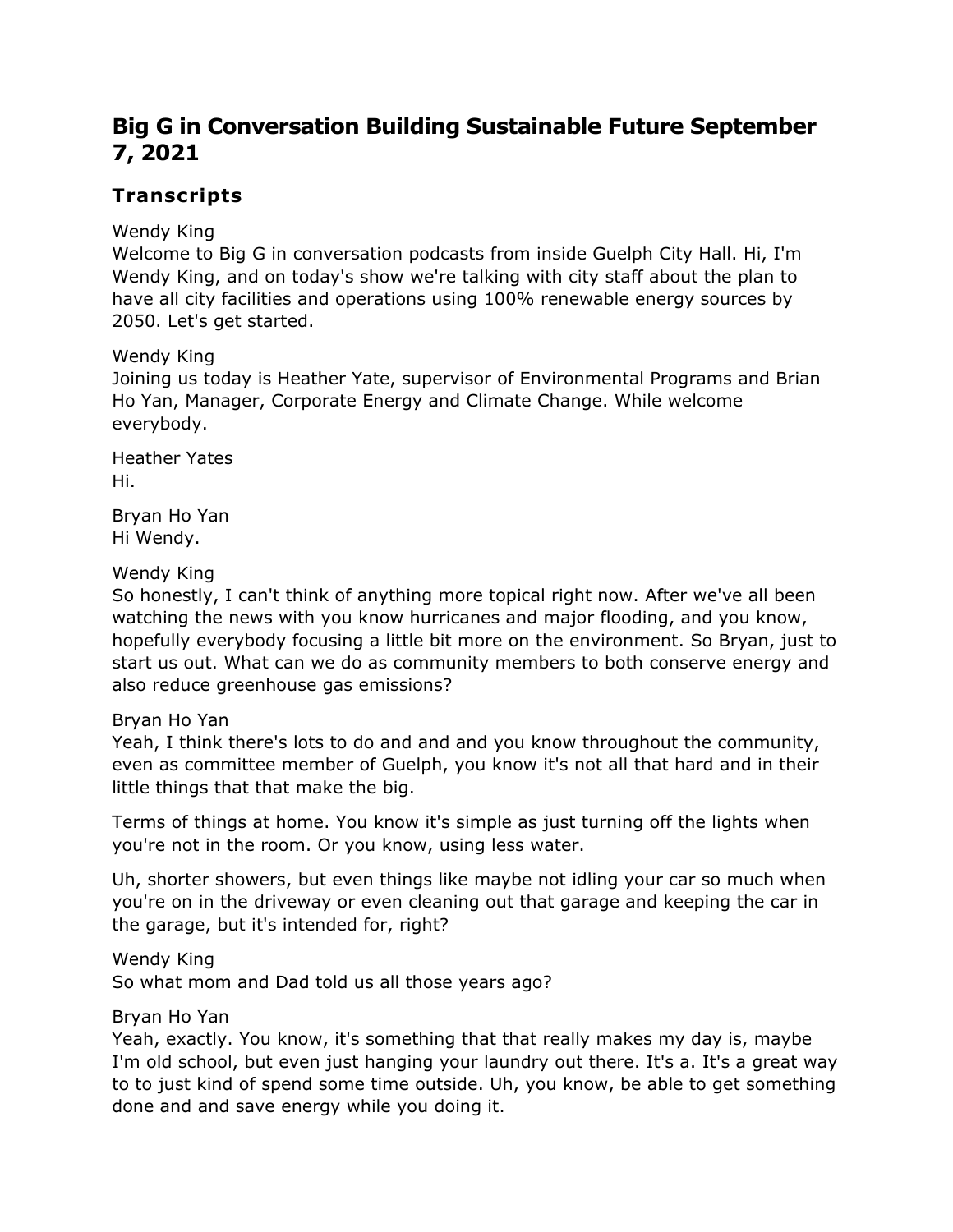### Wendy King

Generally speaking, do you find that the residents of Guelph and also the businesses are really in tune with? Uh, you know. Recycling renewable energy. Just thinking about the environment.

### Bryan Ho Yan

I think the Community Guelph is really passionate in terms of the broad environmental stewardship. You know doing what they can to to reduce waste.

Save energy all those things, right? Uhm, but you know, it doesn't mean that you know having those great intentions that we can't do more. And then we're always looking to improve, and how we can contribute more. So yeah, I, I think we're ready for him.

### Wendy King

And what does energy conservation have to do with climate change and greenhouse gas admissions?

## Bryan Ho Yan

Yeah, so when we use energy being electricity or natural gas or even gasoline or diesel fuel, what we're doing is as we're using that energy, we tend to burn fuels and emit methane and carbon dioxide, and those are all greenhouse gas or contribute to greenhouse gas emissions.

And so because of that, then it's changing the atmosphere and it's also changing the way that our climate reacts and environmental weather patterns and all that. So by using less energy or, you know, emitting less greenhouse gases and doing her part of the planet.

## Wendy King

Does the city have energy conservation or greenhouse gas emission targets? I'm sure you do.

#### Bryan Ho Yan

Yeah, so I I kinda classify them into two targets. You know, as a as a community. Everybody is to to strive towards being a net zero carbon community by 2050.

And then the municipal. The municipality in itself. So looking at all the buildings and the the fleet vehicles buses all the things that the city runs.

Uh, the target is also aligned with that community target, but also has a corporate target of 100% renewable energy by 2050, so meaning that we're supposed to supply all the energy that we use with with renewable sources.

Wendy King Why 2050?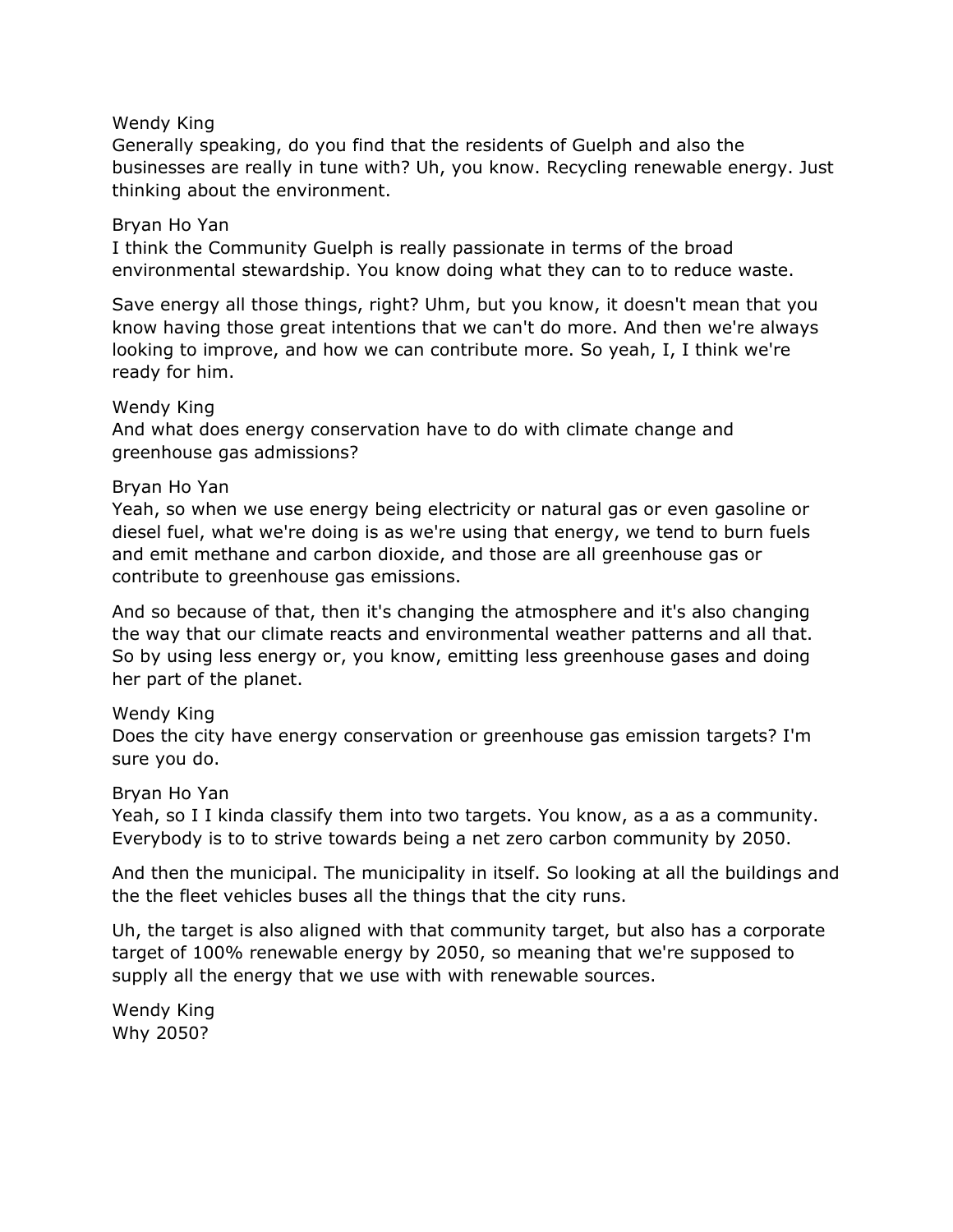Bryan Ho Yan

So 2050 was chosen at that time it was aligned with with federal and provincial targets and is is aligned with with UN targets as well.

#### Wendy King

To a lay person as myself. That sounds like a grand target, like a big that's a big objective. 2050 is not that far off as we all know, this year's just fly. Is it is it, I mean, obviously you consider that doable.

#### Bryan Ho Yan

Well, I think there's a lot of conversation about targets.

Uhm, and rightfully so. So we do have to to to to reduce our emissions. 2050 is not so far away and it is a big a big ask. I think what we have to do though is is there's with all the conversation in the discussion, I think we just have to get to it now and and really just start conserving. And like we said, there's little things and and big things that we can do. And, uh, our approach is is really conserved. What we can and and keep moving towards that target.

### Wendy King

And Heather, as I understand it, your department is kind of made up of three resource specific services. So you your hand all solid waste water and the watershed.

How's that all work together?

#### Heather Yates

Yeah, Wendy. It's it's Solid Waste, Water, and Wastewater. And of course there's a lot of circularity that exists there, so these three services not only provide operational functions of you know, picking up our our waste at the curb and making sure water is safe for us to drink, and then of course, treating it again before it goes back to where local waterways. But we all work together, ensuring that the public are aware of the right practices to keep rates and taxes low so they can have an impact on that.

In order to do that, the city invests in outreach education and communication. Of course, to engage with our residents and businesses and sort of identifies kind of a bit of a role that they play in ensuring those smooth delivery of the of the Community services so recently, actually, internally our Environmental Services Department, which is made up of those three resource specific services, reorganized to align the programs and public engagement of those three groups into this, this team of environmental programs.

And, so what that meant for us for city staff is that we're considering all of our messages and our tactics to engage with our community and how we measure that success to be aligned. And so while we've always traditionally leaned on one another for opportunities, or or or those challenges for a for improving the services, it kind of formally brings that work together.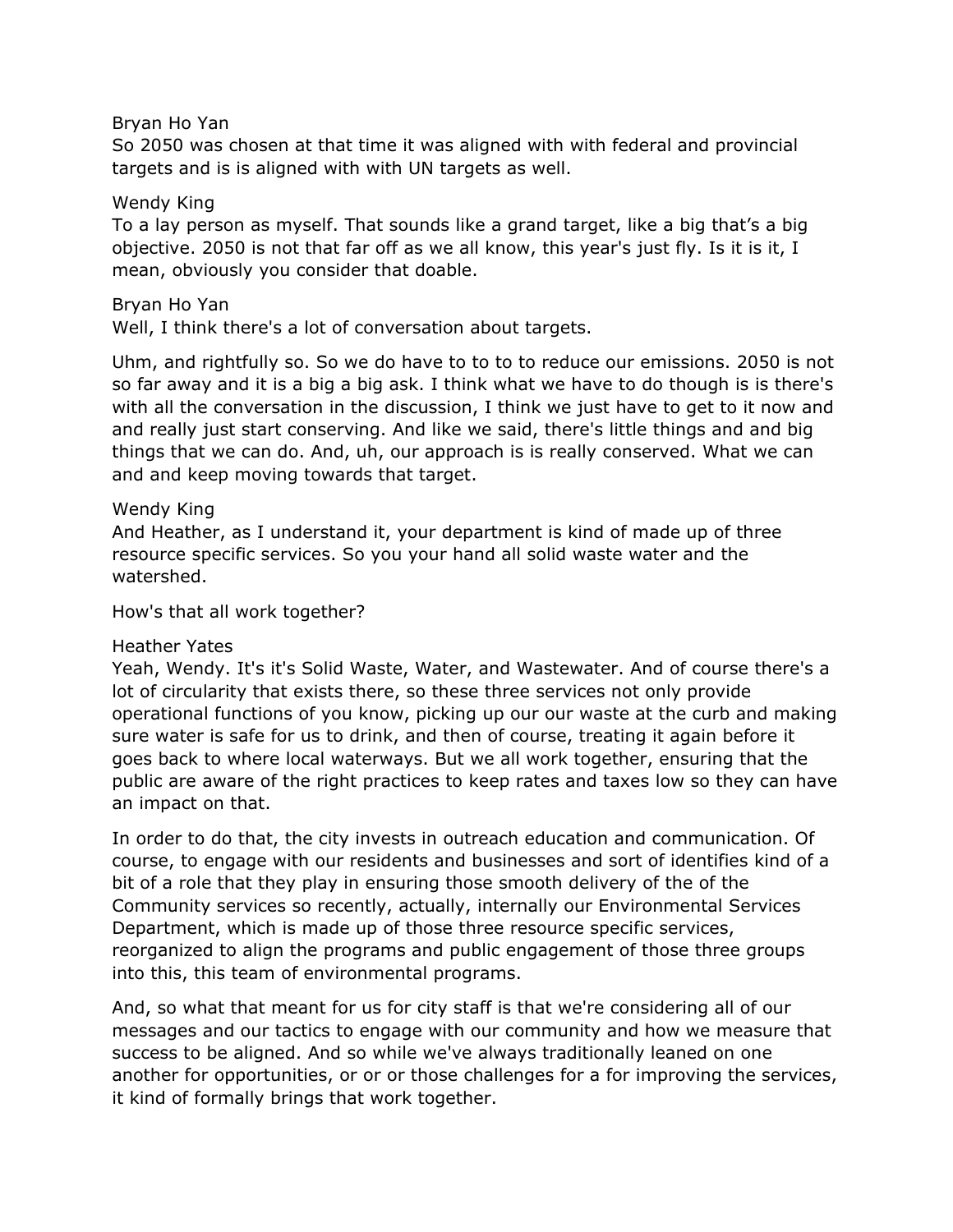For example, most recently it was just come to light, so we're starting to plan for a little bit more of a a broader rollout of a communications campaign around wastewater. So a bit of a spoiler alert, but you know our our solid waste team is always been running with a waste wizard app that not only helps you, reminds you when your garbage and recycling day it is, and what's going out, but if you have any questions about what can go into which of your three bins or has to be taken back to the house or just household depot, that information is right there, but it's also can be a reminder for people and used as a tool that they shouldn't be using their toilet as a garbage can like it's pee poo paper. A bodily waste only in the toilet. But it and it also can be used to promote things like flushable wipes, contoured at the packaging. They are not in fact flushable.

So another really good example is actually engaging with our school groups. So instead of giving class presentations that strictly focus on water where Guelph gets its water from, how it's protected, treated, and used, hopefully efficiently, it doesn't then parse it out from that of what happens after we flush the toilet and then goes into a, you know a second chapter there of what it actually takes for that water to be treated so well that it can go back to you to our local waterways. So from to touch on your point about watersheds there.

So we really do look forward to getting back to sort of those public and traditional public engagement events and to sort of so that our public actually sees us as they already see us as that one city. And so this, this helps us with being sort of that one voice when it comes to our environmental messages.

#### Wendy King

I love that idea. Even the fact that you remind people because you know it's it's crazy you recycle and you do your garbage every week or whatever. And there are times when you you just you forget do I put, can I put that in you know you sort of things you know, like you know, batteries don't do that, but there's there's times that you just, you laps and it's like I can't remember or if that's allowed in now sometimes it changes, so that's a fantastic idea to just keep a reminder for people.

## Heather Yates

Yeah, absolutely. That waste wizard app. If if people don't have it, it is a helpful. It's a helpful tool for people. We're right now running a campaign around aerosols and not only aerosols. Even empty shouldn't be going into your your cycling, even though it's made of added those back to our our waste Resource Innovation Center to be to be recycled properly or disposed of properly.

But they can contribute to to hazards for our workers as well, so there's fire hazards that that can be caused from these things as well. So one one small, one small prompt there with our waste wizard app is it's. It's a helpful tool that way.

#### Wendy King

Yeah, very much so now I know you have probably long term projects and when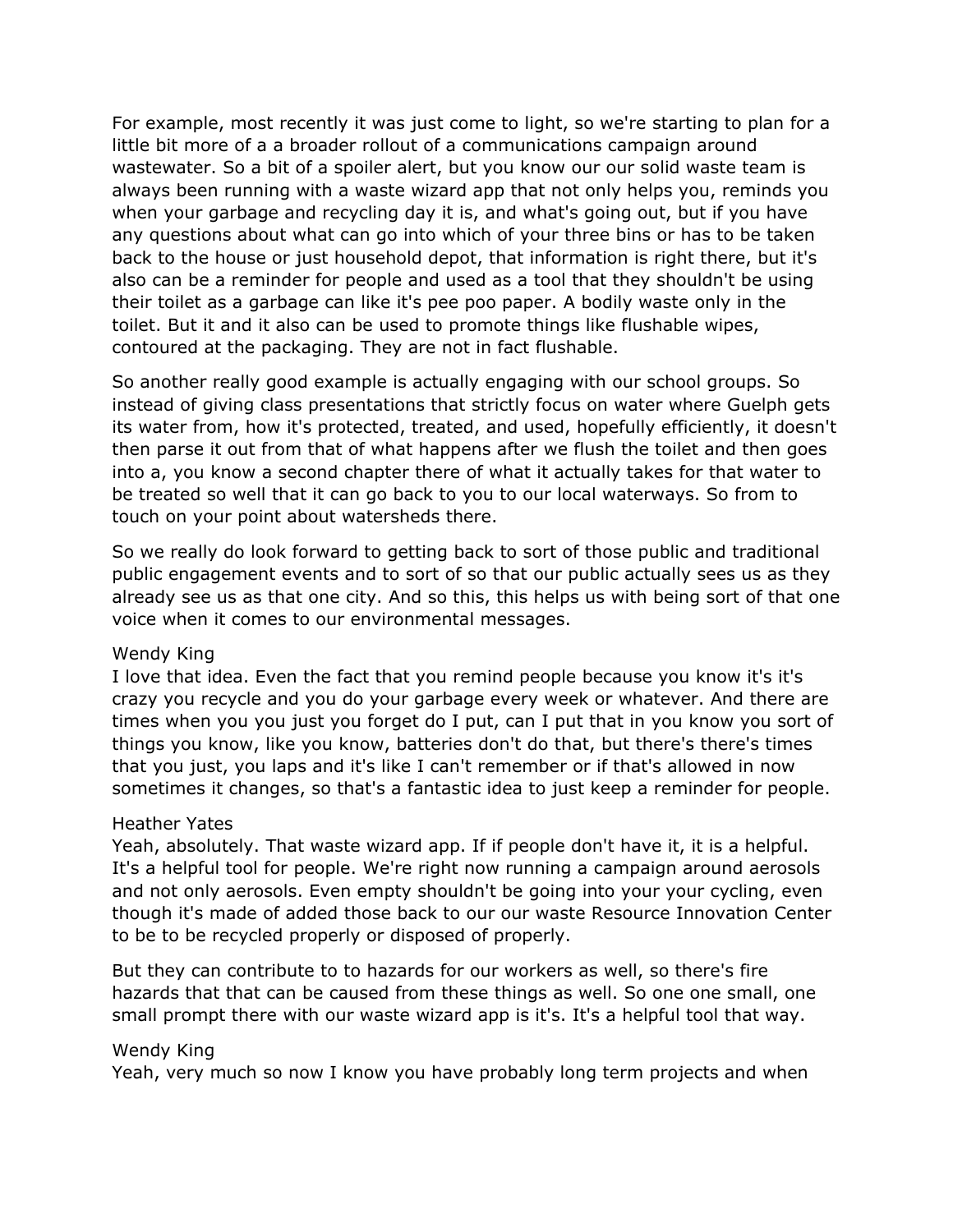more short term projects could you run down some of the stuff you're planning for like the next year or so?

#### Heather Yates

Yeah, absolutely. And there's actually lots of opportunity for public involvement as well. It's been a, it's been a busy few years contrary to the impact of COVID, we've been still running in the background with a lot of our master planning exercises, especially the water centric and our solid waste master planning processes in the background and and and engaging in engaging the community so staff is going to start to be executing on those recommendations assuming a Council is comfortable with the recommendations coming through those master plans later in this year.

In the case of water and wastewater master planning process will be needing to update our current Water Efficiency Strategy, which is is well well regarded in the community, and there's been a broad uptake there.

And so what the without water efficiency strategy will need to be doing as proposed those fiscally responsible direct and indirect water savings programs and projects based on you know Guelph Community and the constraints, but this time around Guelph lights can be really expect a great deal of consideration to be had around the circularity of our water system.

So that be the interconnectedness of source protection, water, wastewater and stormwater. And considering that of reuse as well as affordability questions being at the forefront of the strategy development.

And we'd like to expand on the scope of that water efficiency strategy to that of an integrated approach to water management that better evaluates than the impacts and recommendations may have even on one another, and how it's best to serve the community through that one water or part of one city lens. Also, in the same vein of of circularity, waste is managed in a very circular fashion. It's only now that it's becoming more common for the Community discuss circularity when it comes to waste as a resource. For instance, I believe there was Path podcast around our food future in the work that they've been doing with the Smart Cities initiative as well, and they're bringing a lot of awareness to circularity to traditional food waste, as well as a number of other initiatives, of course, but that that ties in quite nicely to where we're going internally as well to make sure that this update to the what solid waste management master plan is evaluating those greater opportunities for reuse of goods with the end goal of course, to reduce diversion rates, the waste that goes actually into a landfill versus that of of a means that's a little bit more sustainable.

So the the provinces of course, leaning into producer pay models. So looking at how they're going to change that Blue bin program that were also well used to. And you know what our parents have taught us, but it means that that producers are going to be responsible for that, but that's going to have bigger ripple effects across all the streams of wastes, and so we we anticipate some some great opportunities there so the city can always have get involved. There's lots of information at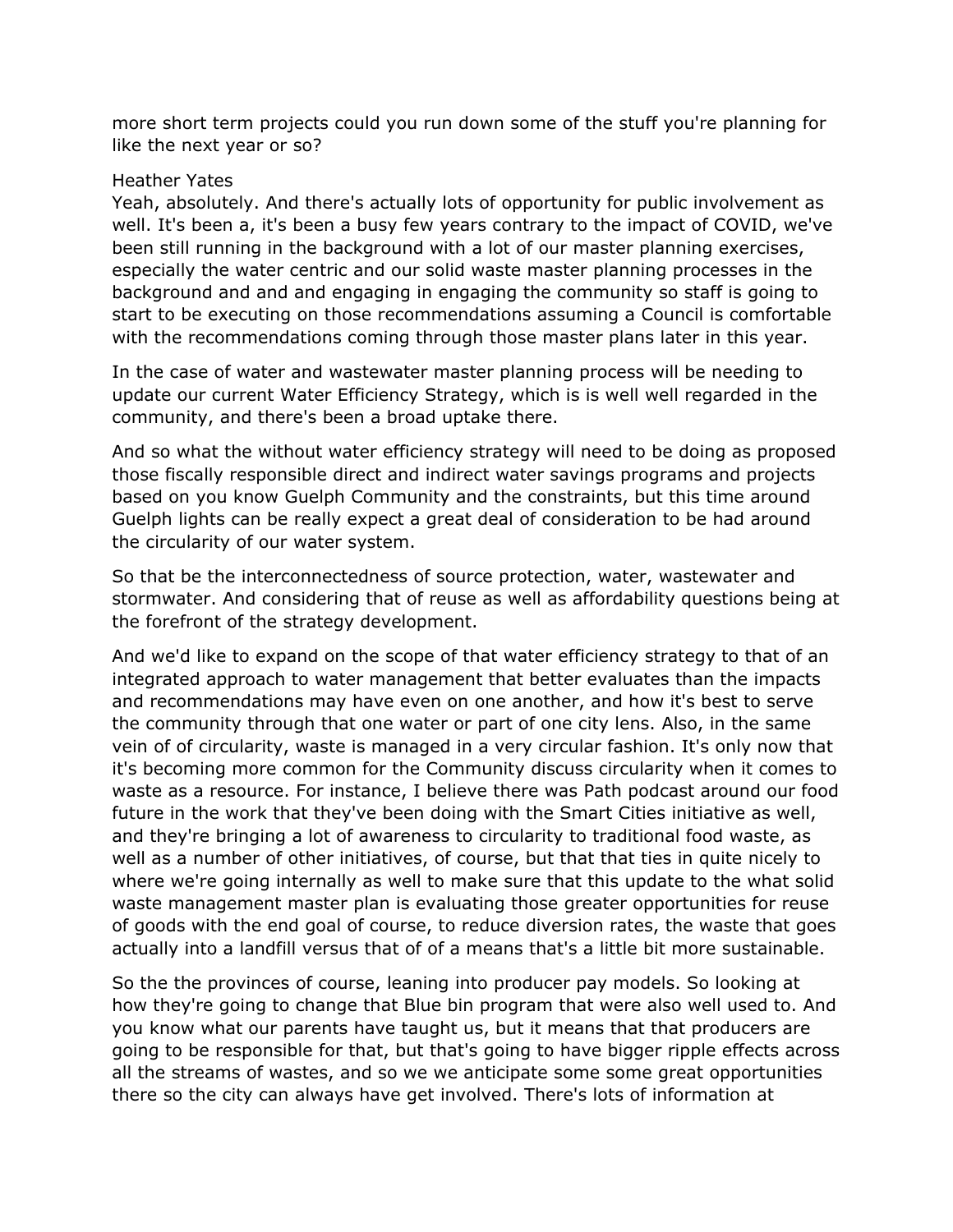guelph.ca/environment, and of course, signing up through, have your say Guelph. That'll not only tell you where some of those projects are, but also give you an opportunity to to prompt you where there's public participation, so at: haveyoursay.guelph.ca.

## Wendy King

I was looking through some of the things that you have done over the years and I'm not sure if it's Bryan or or yourself. Had there been? If you could comment a couple of these, I thought they were really unique that I had not heard of being done, for instance cold water ice flooding.

## Bryan Ho Yan

Yeah, yeah, that's smart. But yeah, I think makes sense. Exactly, there's there's a bit of a trick with that, so yeah, you do have to make sure that we're getting the air bubbles out of there, and we're making sure that the ice is actually even better quality than it was before, so there's a perfect example of where, you know you just use common sense. We're using less energy to go and make a good clean sheet ice.

Uh, and uh, yeah, we're we're we're winning in terms of ice quality, which is the most important part and not screwing up programs and ice skating and saving energy at the same time?

Wendy King And on a similar vein, electric ice surfacers?

Bryan Ho Yan

Yes, we have. We have three Zambonis that are battery electric and then as we're replacing the other remaining ones will be doing the same. A lot quieter, better air in the arena, so it makes it more enjoyable time for the audience.

Wendy King

So we were talking about how you're gonna have a or or try to have all operations of facilities using 100% renewable energy sources by 2050. Uh, how do you handle residents versus businesses industry?

Same same rules, same idea, is just on a bigger scale or how? How does that work?

# Bryan Ho Yan

Yeah, so that's bringing back to those two classifications, so that 100% renewable, again is is is on our corporate facilities, so that would be the West End Community Center to even our wastewater treatment plant or solid waste facility and City Hall.

But also, even looking at our buses or you mentioned ice resurfacers right? So all those things will be doing that and I just want to keep in mind I know renewable energies in the title? But we're not looking at, you know, putting solar panels and paving our streets with solar panels and continue to use lots of energy. This is a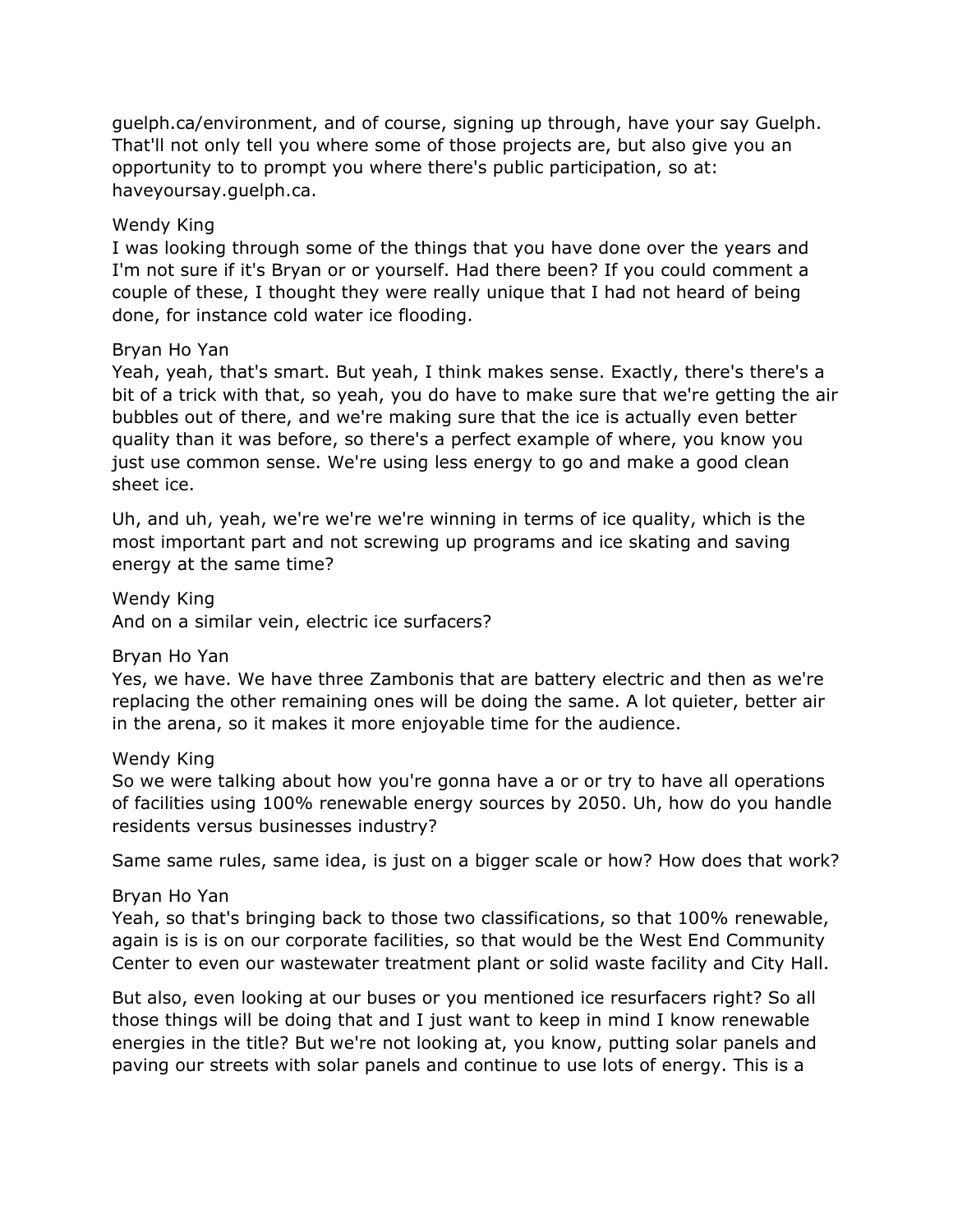conservation first approach, so we're reducing our energy use. So that means we would require less solar panels to go and do the renewables supply.

The other classification, though, is that community boundaries, so the community boundary. That's everything within the geographic boundaries of the city of Guelph, be it residents or businesses.

And that target, sorry we can't forget the municipality as part of that too. Or we are a member of that community as well.

So everybody is to make that contribution towards that net zero carbon by 2050 target. And again that would be very very similar in the vein of 100% renewable and that it's a conservation first approach, 'cause that's we conserve energy. We use less or we emit less GHG. And it's also taking on smart strategies to get off of dirty fuels and then move towards cleaner fuels. So things like electric vehicles would benefit. Moving towards that target too.

#### Wendy King

Uh, where is Guelph in that? Do you have a lot of people using electric vehicles?

#### Bryan Ho Yan

I don't have the numbers at hand, but actually yeah, I remember coming across that and the adoption of electric vehicles is pretty significant in Guelph.

And anecdotally is I'm driving around. I actually I'm I am an EV owner of an older model. And I had you tend to notice these things as I kind of geek out on energy and see that there's a lot of electric vehicles on the streets in Guelph

#### Wendy King

The other thing that we had talked about, I think in a pot past podcast, was during COVID. A lot of people were. Uhm, maybe trying transit for the first time were doing some biking and and your your paths and you're walking trails and all that. We're really well used. So do you think that might continue? 'cause that I assume kind of works into what you're all trying to do?

#### Bryan Ho Yan

Yeah, so I think the active transportation network. I mean what a phenomenal network and it's been a savior for me in terms of COVID and and before. And he's like keep exploring it. I find out more trails and more, more pathways and stuff like that. You know with the first day of school today. You know, I like the kids over there and it's fantastic.

Definitely the the the sustainable transportation team is looking to expand the network and actually they did receive some Federal and Ontario supports to do exactly that is expand the active transportation network.

#### Wendy King

And transit in general, I know your guys are doing a lot with the with your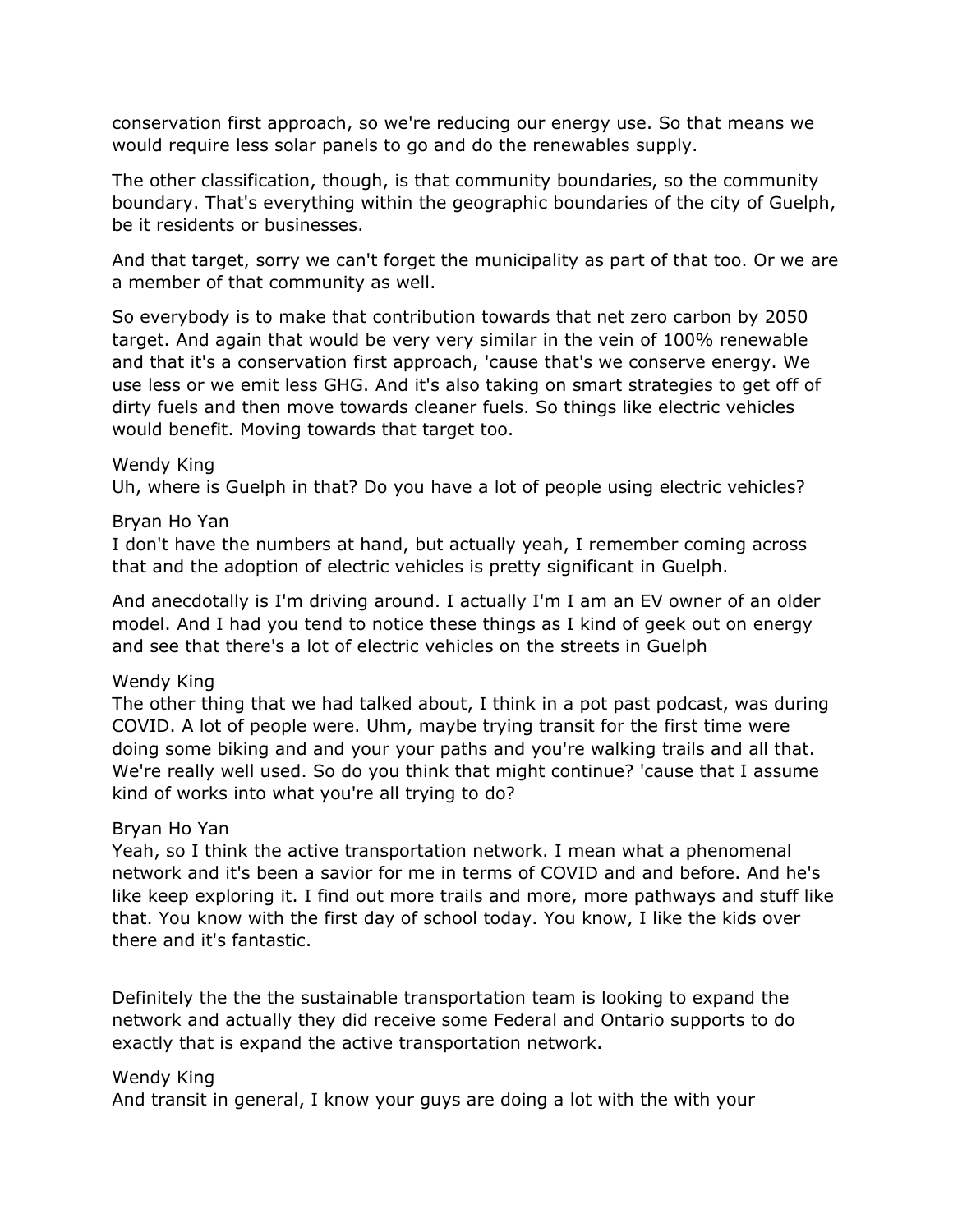transportation department, so that'll be a huge huge win for you guys too in terms of saving energy.

## Bryan Ho Yan

Yeah, so transit is has done some fantastic things as they continually improve their their operations. You know with things like the on-demand program that they're doing right now.

Uhm, another thing that's coming down the pipe is electric buses, so we're looking to have battery electric buses. Uh, we're going to be doing some pilot modifications to our existing garage and then in future years we're going to be designing and developing the broader city operations campus, which will be home to the new electric transit facility.

## Wendy King

Yeah, that's good to be amazing. I can't wait to see what you guys do there. Um, so you expect, really, I think you said this, but that your community you feel will will embrace all of this. They they're very conservation minded. It sounds like anyway.

## Bryan Ho Yan

Yeah, I I've been seeing some great support and I mean, you know, we see it through through all the the very engaged community groups out there that are that are keeping us going on on approaching those targets.

I see it through, you know, solar panels on residential homes and even on commercial buildings as well.

Yeah, I, I think everybody is is ready to go and has already been doing things.

I'm gonna I'm gonna even give a high 5 to the water conservation folks too. I mean Dave Dave let the path and Trail Blazers at all and I think it it really got into the DNA of the community and it's really helped as we as we move towards this climate change emergency and and everybody taking a hands on deck approach.

## Wendy King

For sure. So let's go to their the rapid fire questions. So for both of you.

How do you think the initiatives that you both talked about will benefit the community? Heather, do you want to go first?

## Heather Yates

Sure, we've been seeing a lot like, as Brian alluded to there or or spoke quite kindly of the the water efficiency programming has has quite a history or water supply master plan has always been driven by reclaiming capacity and and water conservation optimization. Efficiency continues to be driving that, so it's sort of defers those costs, or that timeline of large infrastructure investments, and so I think that we've we've shown a great history on on keeping rates lower because of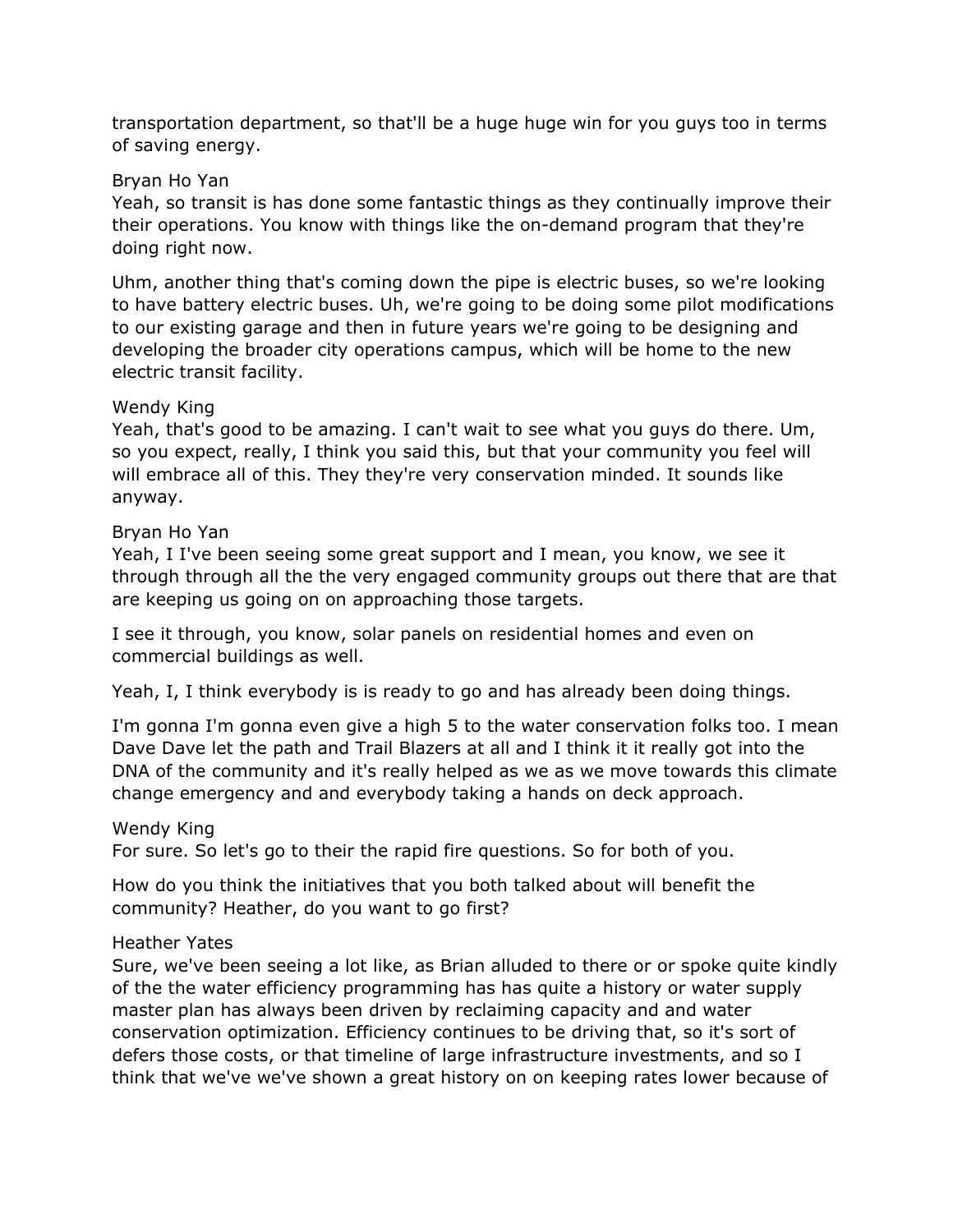that, and I I see some of these programs continuing to play a significant role in that.

Wendy King Bryan?

## Bryan Ho Yan

Yeah, I'd like to add to that. I'm not gonna lie to you. Energy costs are going to increase as time goes on, so the more that we take on this conservation approach the more that we use less now and into the future means a lot less of a dent on our pocketbook moving forward.

So that's from the fiscal side of things we we spoke about, you know those side benefits. And let's look at mental health history using these active transportation paths.

Uhm? Fantastic stuff there and getting us outdoors and you know, it just makes us better people and we get to enjoy the outdoors.

And then even on the water, the water side that that Heather had mentioned, you know, we're a very unique community. Being a ground-source water community, and it's a limited resource just like fossil fuels. But it's a very critical resource as well. So huge benefits there.

Wendy King

Heather?

## Heather Yates

Yeah, I just wanted to add to that. Yeah that with the with regards to the fiscal responsibility, we're so used to seeing it through that lens. And Brian, I I appreciate you expanding that scope because I think that we need to value those other aspects of it. It's really hard to model into the future and say what would have been and we've tried to accomplish that through through water and through energy. If we don't do this, this is what it could look like that we are living a different experience because of that investment and in our communities, commitment. And as we spoke about earlier on, we do have such an environmentally-minded community and that's evolved over the many, many years of of the city's investment, as well as just the Community investment in that. So it's been fantastic to see that and and we hope we will continue to see that commitment of our Community and I'm sure of it.

## Wendy King

And what one word would you use to describe this with the city wants why the city wants related to move ahead with these initiatives. What comes to mind?

## Heather Yates

Oh darn it. I'm a verbose person. I don't have one word.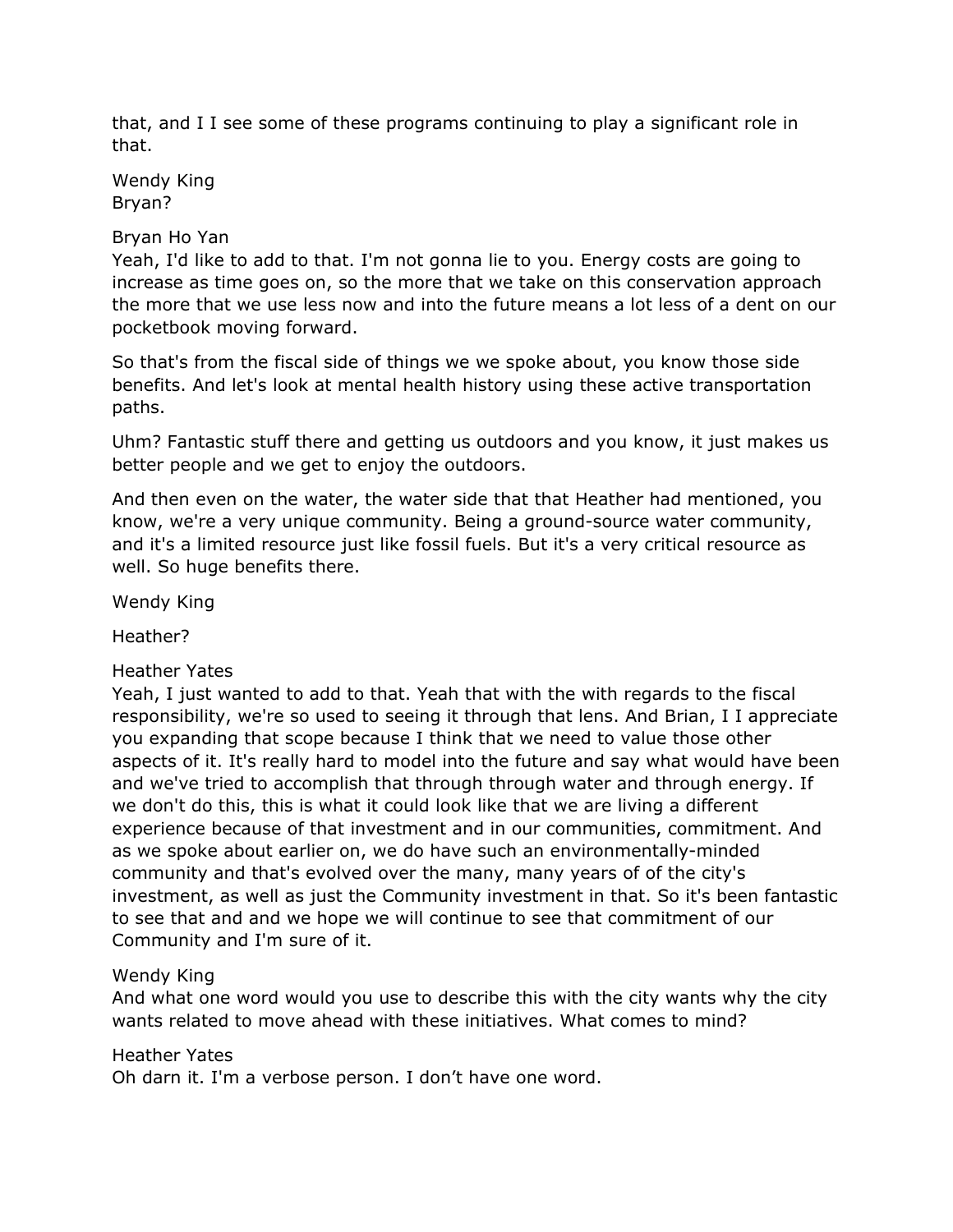Wendy King We'll give you a few.

Heather Yates To lean on Bryan first.

Bryan Ho Yan I am stumped, so the one word-thing that that, I'm sorry. Can you just repeat that?

Wendy King

One word that you know why the city says, we've, we've got to move ahead with this initiative. So why is it so important?

Bryan Ho Yan

You know? I think I'll use 2 words and I think it's just common sense. It just makes sense that we should be doing this from all aspects and and maybe a third word is: now. Like let's get on with it.

Wendy King Yeah

Heather Yates

Like let's get on with it. I was also gonna add in just. I mean it's such a. It's such a cliche term, but innovation because you know there there is our whole modern society has been built up with innovation and this is. This is the way forward presently so I would. I'll go with innovation, final answer.

Wendy King That's great, that's great, didn't even have to phone a friend you guys.

A lot of good information honestly. you. I've always, always amazed about Guelph and all your initiatives and you just always on top of everything. So 2050 as we said not that far away. So lost to consider. Thanks to Heather and Bryan for your time and expertise and I just got to admit you know what I'm gonna take away from this podcast. Pee, poo, and paper. That's that's what I got so.

Nothing like…

Heather Yates Stuff like potty talk. So thank you Wendy

Wendy King Thank you. See you soon.

Bryan Ho Yan Thank you.

Wendy King

I'm, Wendy King, with the City of Guelph Big G In Conversation Podcasts. Thanks for joining me. If you have ideas for a show or comments, you can email